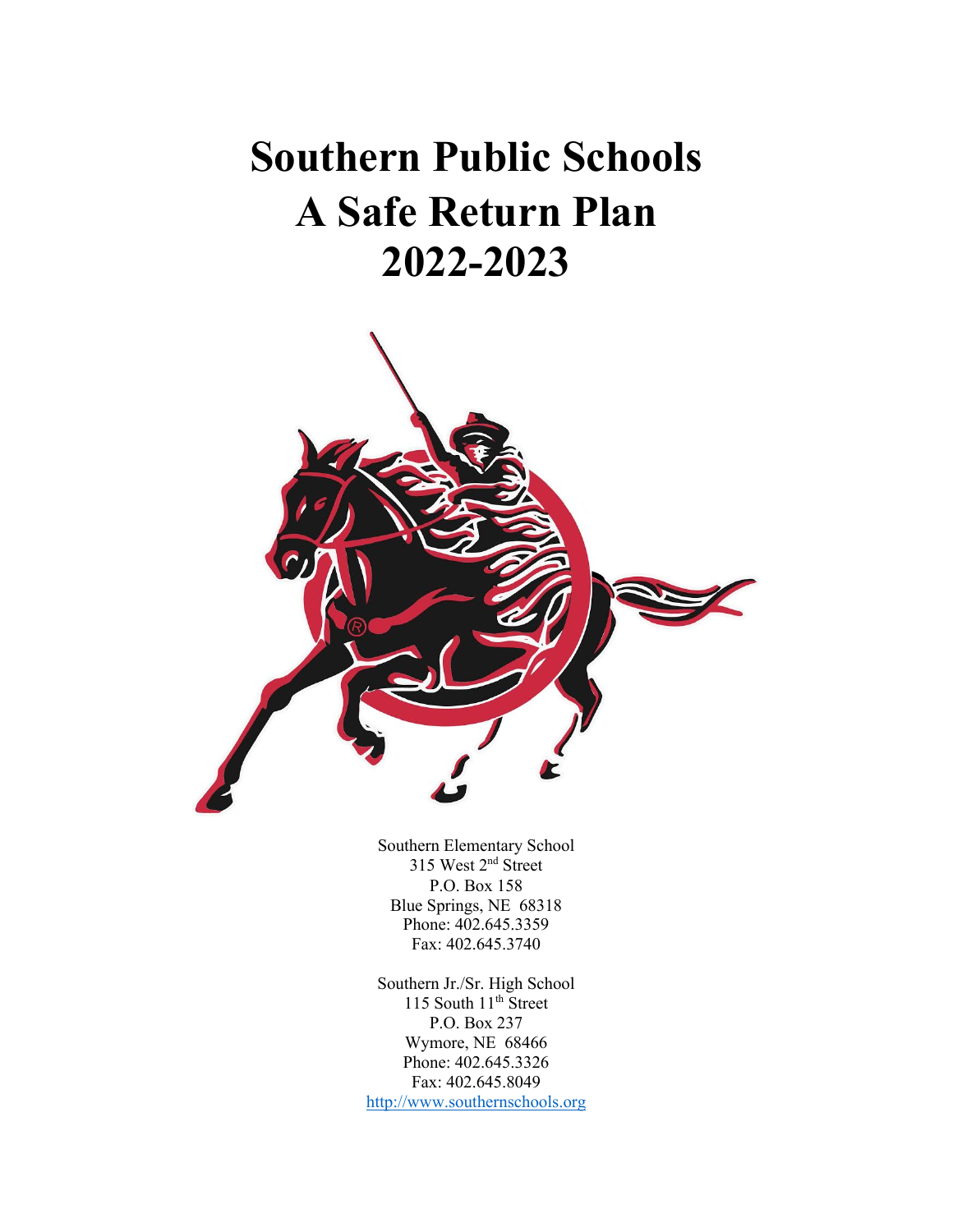# **TABLE OF CONTENTS**

| General Information (Pursuant to the Federal American Rescue Plan)3                |  |
|------------------------------------------------------------------------------------|--|
|                                                                                    |  |
| Modifying Facilities to Allow for Physical Distancing (e.g., Cohorts or Podding) 4 |  |
|                                                                                    |  |
| Cleaning & Maintaining Healthy Facilities (Including Improving Ventilation) 5      |  |
|                                                                                    |  |
|                                                                                    |  |
|                                                                                    |  |
|                                                                                    |  |
|                                                                                    |  |
|                                                                                    |  |
|                                                                                    |  |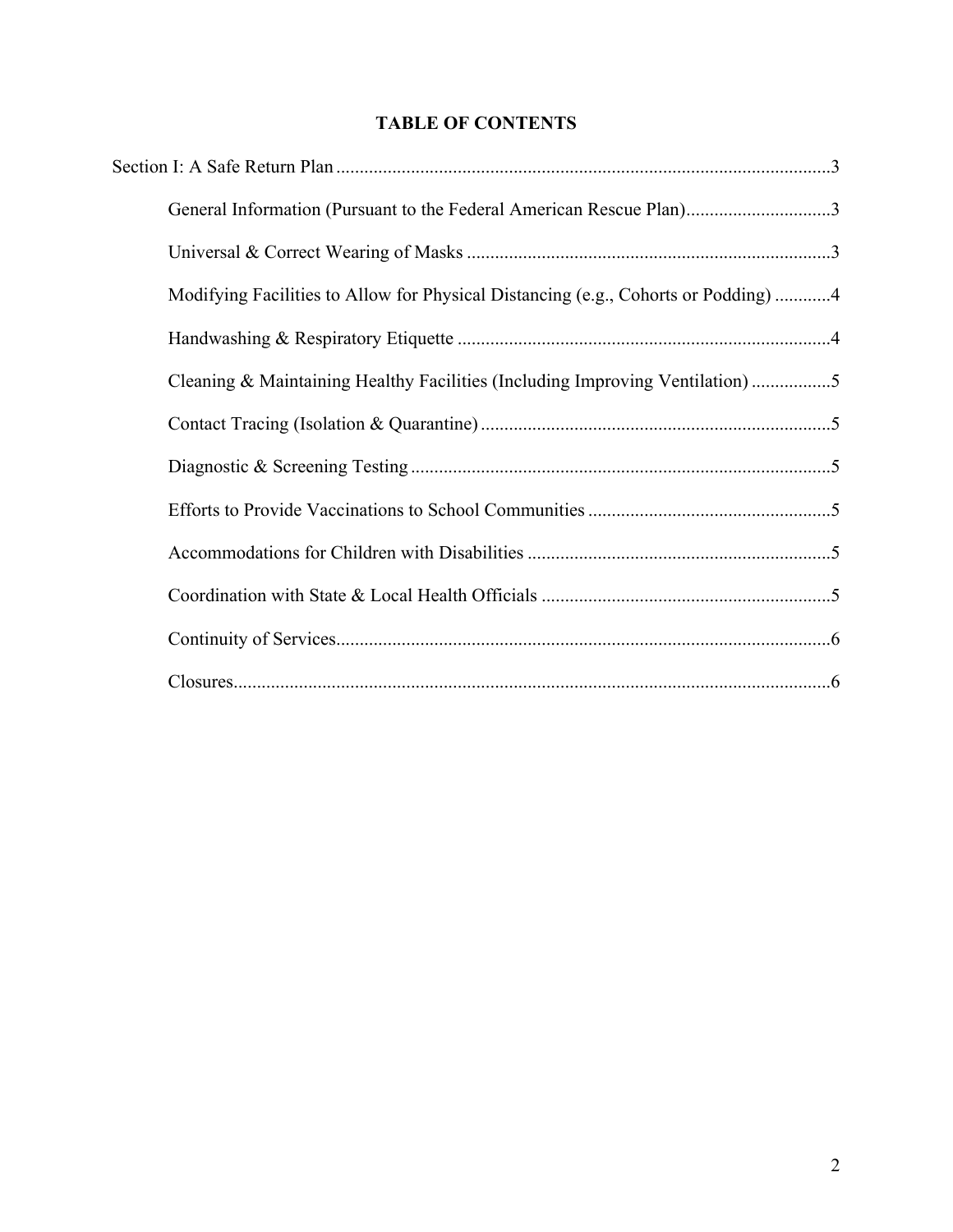# *Section I: A Safe Return Plan*

#### **General Information (Pursuant to the Federal American Rescue Plan)**

On March 11, 2021, President Biden signed the American Rescue Plan (ARP) Act of 2021, Public Law. The ARP Act includes nearly \$122 billion for the Elementary and Secondary School Emergency Relief (ESSER III) Fund that allows state and local education agencies (LEAs) to take additional steps for continued safe in-person instruction and to address unfinished teaching and learning to mitigate the COVID-19 pandemic. The ARP Act requires each school district that receives ARP ESSER funds to develop and make publicly available on the school district's website, no later than 30 days after receiving ARP ESSER funds, a plan for the safe return to in-person instruction, and continuity of services for all schools (Safe Return Plan). The ARP Act further requires that the district seek public comment on the Safe Return Plan and take those comments into account in finalization of the Safe Return Plan. A school district must periodically, but no less frequently than every six months through September 30, 2023, review and, as appropriate, revise its Safe Return Plan.

*Please Note: The district plans to operate in a traditional learning environment during the 2022- 2023 school year unless there is a state or federal mandate that requires school districts to implement the protocols listed below or if there is a COVID-19 outbreak (10% or more of the student/staff population testing positive for COVID-19 or 50 individuals total). If a COVID-19 outbreak were to occur, the district would look to implement some or all of the safety protocols listed below for a short timeframe (1 to 10 consecutive days that school is in session).*

## **Universal & Correct Wearing of Masks**

*Actions occurring during a COVID-19 outbreak:* The district will look to implement universal wearing of masks for all students in grades K-12 for a short timeframe including in school vehicles, during class, during passing periods, in lunch lines, and during any other times that social distancing is not possible. Exceptions may be made only as required by law, such as based upon the decisions of a student's IEP or 504 teams, or as otherwise necessary such as while eating or drinking.

Masks must be worn over both the nose and mouth at all times, and students and staff will be instructed not to touch the outside of the mask as well as how to safely and effectively put on and take off the mask. School staff shall model correct and consistent mask use. Students who refuse to wear masks will face consequences consistent with the district's student discipline policies. Parents may provide an approved face covering for their children, but the district will have them available at no cost to the student.

Staff may also be required to wear approved masks when not teaching, and to the extent possible when teaching. Special circumstances may constitute not wearing a mask during the school day. Students will also be required to wear masks on school buses.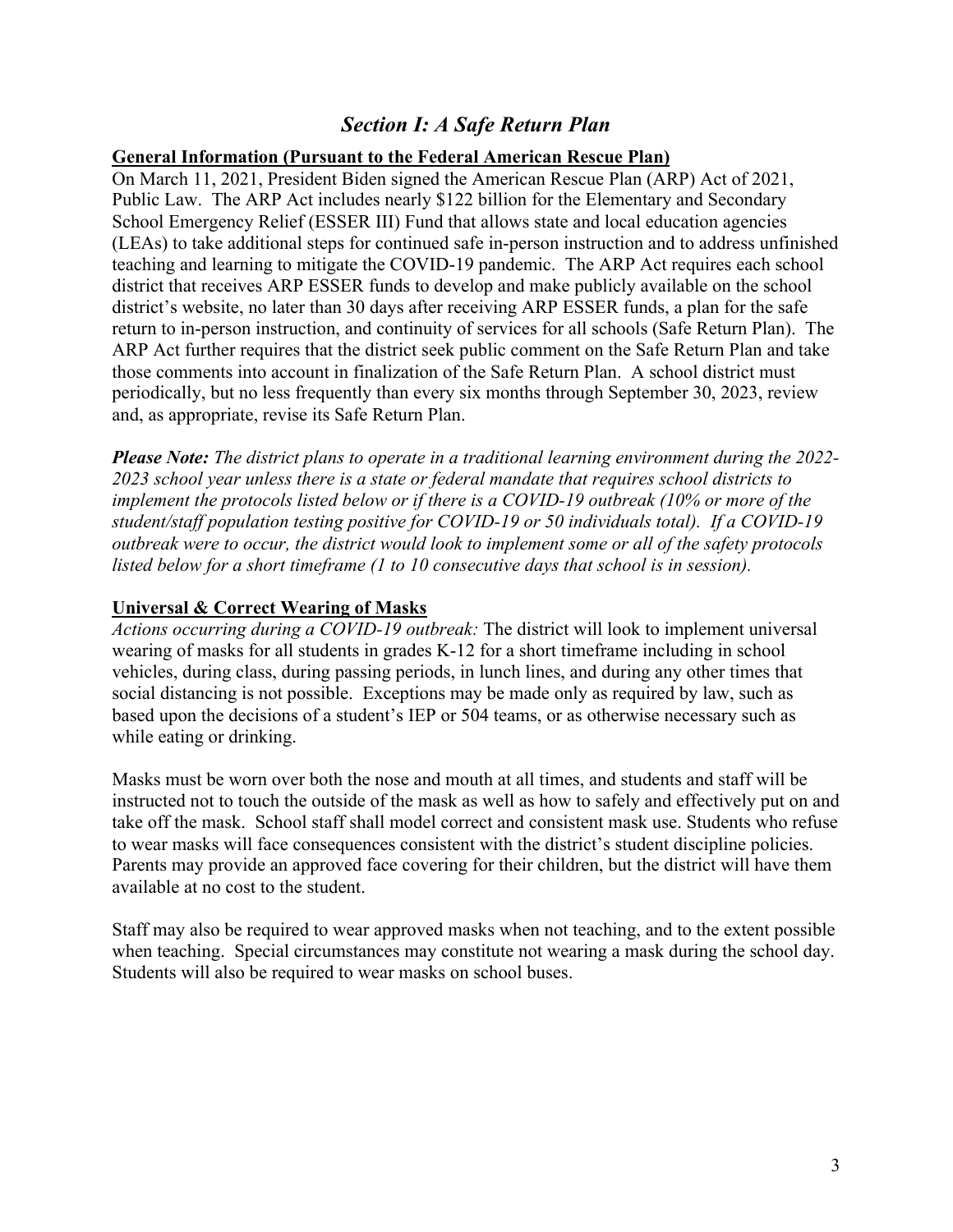## **Modifying Facilities to Allow for Physical Distancing (e.g., Cohorts or Podding)**

*Actions occurring during a COVID-19 outbreak:* Physical distancing will be maximized to the greatest extent possible and with a goal of achieving 3 feet of distance between students while seated in classrooms. If 3 feet of physical distancing is not possible, in some circumstances, students may be assigned to cohort groups to minimize interaction with students in other groups (e.g., Students may be assigned seats during lunch or assigned to play groups during recess). In large classroom environments, students may be required to maintain 6 feet of distance from one another if possible. Large group assemblies and unnecessary trips will be eliminated in the event of an outbreak. Students will be spaced as far apart as possible in school vehicles or buses with ideally one student assigned per row. Windows may be opened, if safe and weather permitting, to improve circulation of fresh air. Students may be required to enter their school buildings through an assigned door and stay in an assigned area after school to reduce interaction and possible transmission.

# **Handwashing & Respiratory Etiquette**

*Actions occurring during a COVID-19 outbreak: Elementary School (PK-6):*

Students will be required to wash their hands 3-4 times a day. Each self-contained classroom teacher will set up a time in the morning and a time in the afternoon for their class to wash their hands. Students will also wash their hands before lunch every day.

## *Jr./Sr. High School (7-12):*

Students will be required to wash their hands 3-4 times a day. Each class will take five minutes during second period to wash hands and a schedule will be set up by each second period teacher. Students will wash their hands on their way to get their lunches. Each class will take five minutes to wash hands during seventh period and a schedule will be set up by each seventh period teacher.

In addition, the district will post signage about frequent hand washing, cough etiquette, and nose blowing. Signage will be widely posted, disseminated, and encouraged through various methods of communication.

# **Cleaning & Maintaining Healthy Facilities (Including Improving Ventilation)**

*Actions occurring during a COVID-19 outbreak:* The following essential actions will be taken to ensure that the facilities are safe for students and staff to inhabit. The district will:

- Change air filters regularly.
- Distribute wastebaskets, tissues, and CDC approved soap to every office and classroom so that these materials can be used upon entry and exit into any discrete location and during transition between classrooms (Pending availability).
- Post signage about frequent hand washing, cough etiquette, and nose blowing. Signage will be widely posted, disseminated, and encouraged through various methods of communication.
- Follow guidance from the CDC when performing all cleaning related duties.

# **Contact Tracing (Isolation & Quarantine)**

The district will follow the contact tracing (Isolation & Quarantine) guidelines from both the CDC and Public Health Solutions during the 2022-2023 school year and the district will comply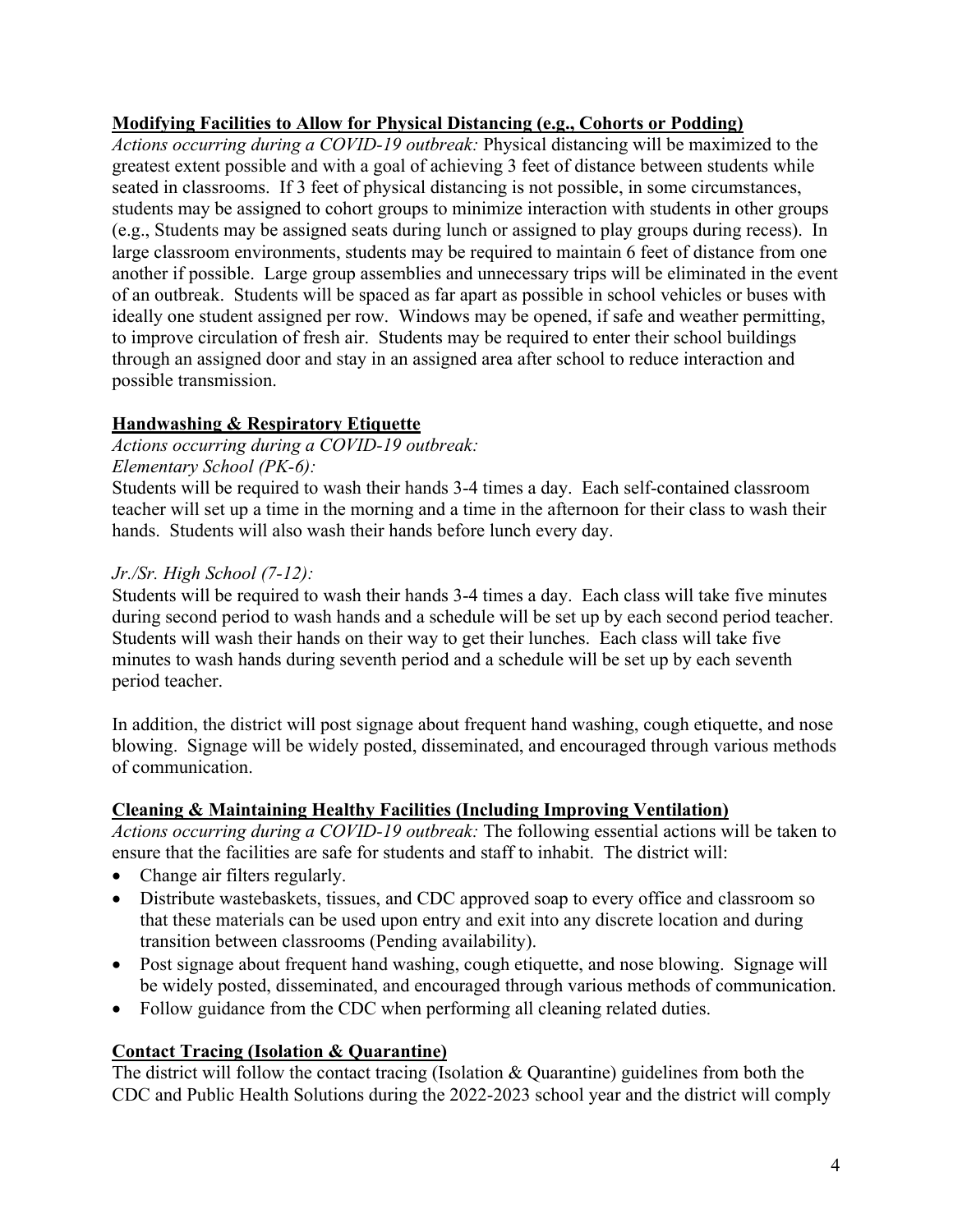with all privacy laws. An internal tracking document has been created to record the dates, medical orders, and isolation or quarantine requirements for students and staff across the district. This document is accessible only to authorized district personnel and our local public health department. Our local public health department will be contacted when the district becomes aware of a potential exposure requiring their assistance in contact tracing, and the district will assist the department in contacting close contacts. The district will use its website to publish the most current health department recommendations concerning quarantine and isolation.

Students and staff who show symptoms of COVID will be encouraged to stay home. Those symptoms will be communicated to students, their families, and staff using the district's website, social media platforms, and communications system. Sick leave policies and practices may need to be modified during an outbreak to accommodate this expectation. Available substitute teachers will be identified and principals will assist in developing staffing plans to cover the classrooms of quarantined or isolated staff members.

## **Diagnostic & Screening Testing**

*Actions occurring during a COVID-19 outbreak:* The district shall refer students and staff having COVID symptoms to local diagnostic testing locations. If diagnostic or screening testing is recommended and becomes available in schools, the district will make its facilities available to students and staff who provide informed consent. Rate of community transmission will be monitored to determine whether asymptomatic screening is warranted through temperature checks or other means as directed from the local health officials.

#### **Efforts to Provide Vaccinations to School Communities**

The district will continue to work collaboratively with our local public health department, local medical providers, and community leaders to promote and disseminate information on vaccinations to students, staff, and the community at large. The district will allow Public Health Solutions to use our facilities to provide free vaccinations to all eligible students and patrons in our community.

#### **Accommodations for Children with Disabilities**

Students qualifying for extra support through an IEP or through a 504 plan will continue to receive services and support according to their plans throughout the 2022-2023 school year. Accommodations, modifications, and related services will be provided as outlined in a student's plan during in-person learning.

#### **Coordination with State & Local Health Officials**

District personnel will continue to participate in weekly information-sharing sessions with local health care providers, public health department personnel, and other ESU 5 school district leaders. In addition, District administrators will continue to participate in regular Nebraska Department of Education and governor briefings.

#### **Continuity of Services**

The district has invested in iPads/laptops for all PK-12 students and provided our teachers with remote learning trainings to ensure continuity of instruction will still occur should in-person learning not be possible due to a COVID-19 outbreak. In addition, students will continue to be